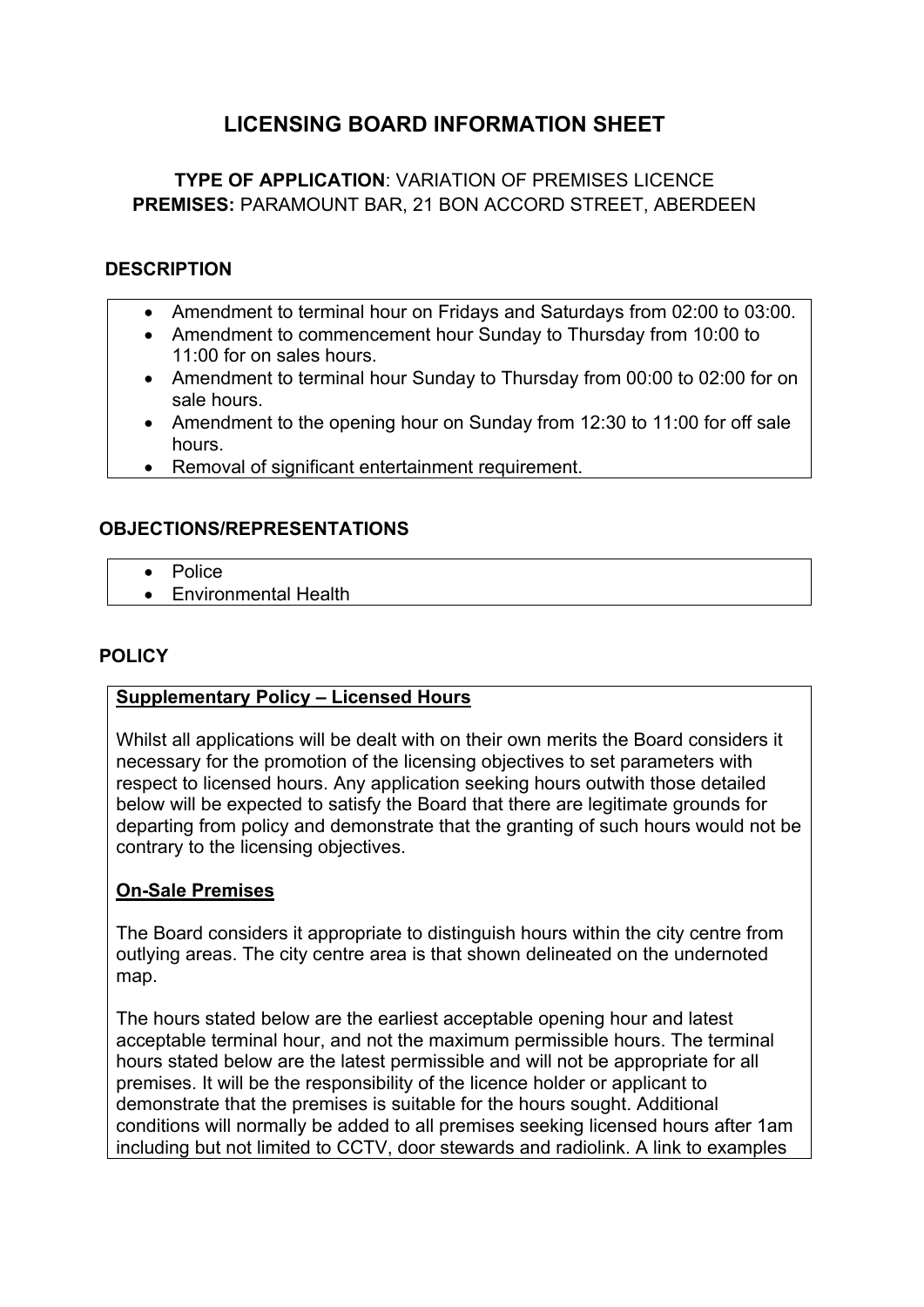of the standard local conditions can be found in the Supplementary Policy on General Licensing Matters.

The Board considers 15 hours continuous trading to be reasonable within any 24 hour period and so the opening or terminal hour should be adjusted accordingly to comply with this requirement.

The opening hours for casinos remains in line with the statutory hours in terms of the Gambling Act 2005, namely 1200 – 0600 daily.

| <b>Outwith City Centre</b> | <b>Earliest Opening Hour</b> | <b>Latest Terminal Hour</b> |
|----------------------------|------------------------------|-----------------------------|
| Sunday to Thursday         | 1000                         | 0000                        |
| Friday & Saturday          | 1000                         | 0100                        |
| <b>City Centre</b>         | <b>Earliest Opening Hour</b> | <b>Latest Terminal Hour</b> |
| Sunday to Thursday         | 1000                         | 0200                        |
| Friday & Saturday          | 1000                         | 0300                        |

### **Preventing Public Nuisance**

The Board believes that licensed premises have the potential to have a significant impact on communities. It wishes to maintain and protect the amenity of the surrounding neighbourhoods whilst recognising the valuable cultural and social aspects of such premises.

Whilst licensing powers are not the main statutory mechanism for dealing with public nuisance in general the Board will interpret public nuisance in a wider sense where it relates to the operation of licensed premises, and in particular issues such as noise and litter.

Again, a number of factors should be considered including, but not limited to:

- Location of premises. In particular the proximity to residential or noise sensitive premises such as medical facilities, sheltered housing, schools, places of worship, nurseries and suchlike.
- Hours of operation. Closely related to the location of the premises, the hours of operation should reflect what is appropriate for the surrounding neighbourhood. The terminal hours indicated in the Supplementary Policy on Licensed Hours are the maximum available and will not be suitable for all premises.
- Nature of activities. Any activities carried on in the licensed premises should not be detrimental to the ambience of the locality.
- Outdoor areas. The Board will include a Supplementary Policy on this issue, but applicants will require to ensure that the inclusion of an outdoor licensed area in any premises is appropriate and will not contravene the licensing objective of preventing public nuisance.
- Smoking areas. These should be designed to minimise public nuisance and regularly monitored to cut down on noise and litter.
- Noise from patrons entering and exiting the premises.